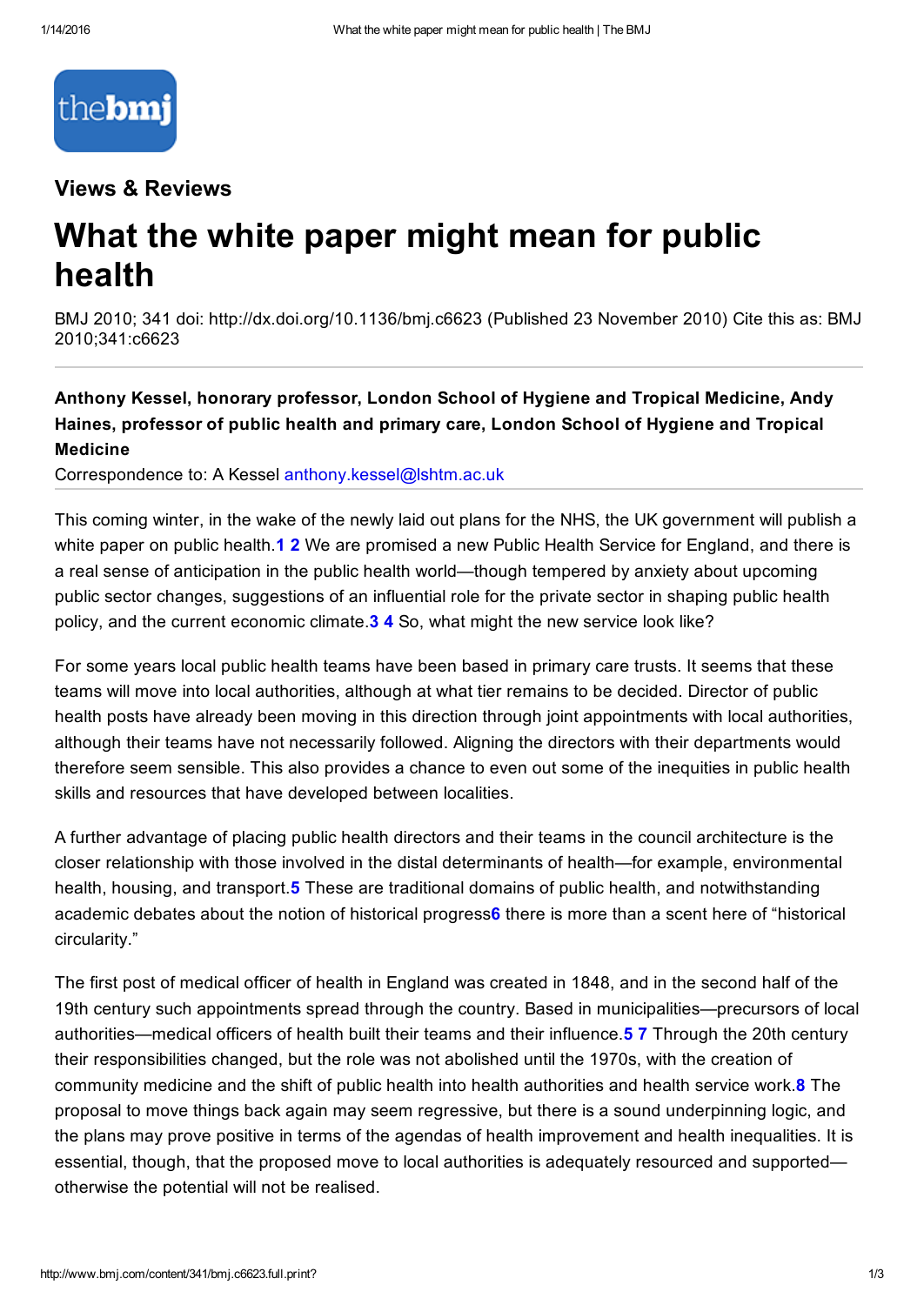The planned transition leaves a gap in providing technical support to general practitioners with their new commissioning role; how this will be provided remains unclear.9 Closing the gap in commissioning expertise in the new primary care consortiums is essential if they are to have credibility in negotiating with a range of NHS trusts, which may have vested interests in resisting change. Public health needs to retain influence within the NHS, to complement the individual focus of clinical medicine with a population perspective.10

What about the health protection function? This was separated from mainstream public health with the establishment of the Health Protection Agency (HPA) in 2004, on the back of health security concerns after the 11 September 2001 attacks in the United States.11 The functions of the HPA (currently a nondepartmental public body) will move into the new Public Health Service, with accountability to the secretary of state for health.<sup>2</sup> Such a shift may have the advantage of strengthening its influence on national policies; but retention of scientific impartiality is important, and there would be value in maintaining independence and a separate identity. Whether to keep community level communicable disease control under specialist health protection or to move it back under local directors of public health will require careful consideration of the advantages and disadvantages. The determining factor, however, should be what is best in terms of protecting the safety and wellbeing of the public.

The organisation of public health functions in the United States is a possible model for England. The Centers for Disease Control and Prevention (CDC) is part of the US Department for Health and Human Services, so moving the HPA's functions into government would mirror this. The institutions have similarities in terms of national health protection functions, such as responses to large scale outbreaks, public health emergencies, health security, and environmental hazards.

However, there are also considerable differences. CDC is responsible for communicable and noncommunicable diseases and has a substantial health improvement commissioning role, whereas the HPA does not.12 There is also a marked discrepancy in the US between the seemingly well resourced technological and scientific high end of public health at CDC and the reality of public health teams at the ground level in states, localities, and cities; many of these teams have a much lower level of resources and expertise. Also, although CDC is strong in field epidemiology, there is no formal universal system of public health training in the US, unlike programmes that exist in the UK and other Western countries.<sup>5</sup> And health service delivery in the US is, of course, entirely different—notably the pervasive weakness in primary care and persistent inadequacies in health insurance coverage and the resulting poor health outcomes—which also complicates direct comparison of public health functions.

A broader role such as CDC's might be attractive, but such a body would need strong links with government departments whose policies influence the determinants of health (sectors such as transport, housing, nutrition, agriculture, environment, and education). Political commitment to put public health at the heart of government policy would also be needed.

We may not always realise it, but despite the regular changes we are relatively blessed in the UK. Public health has a well recognised professional role, and national health and social service systems facilitate the delivery of public health functions. Once again the opportunity exists to improve the system and the public's health further. If the new Public Health Service is to fulfil its potential, a more cohesive set of arrangements must be complemented by adequate resources and a commitment to tackling public health challenges at individual, local, and national levels.